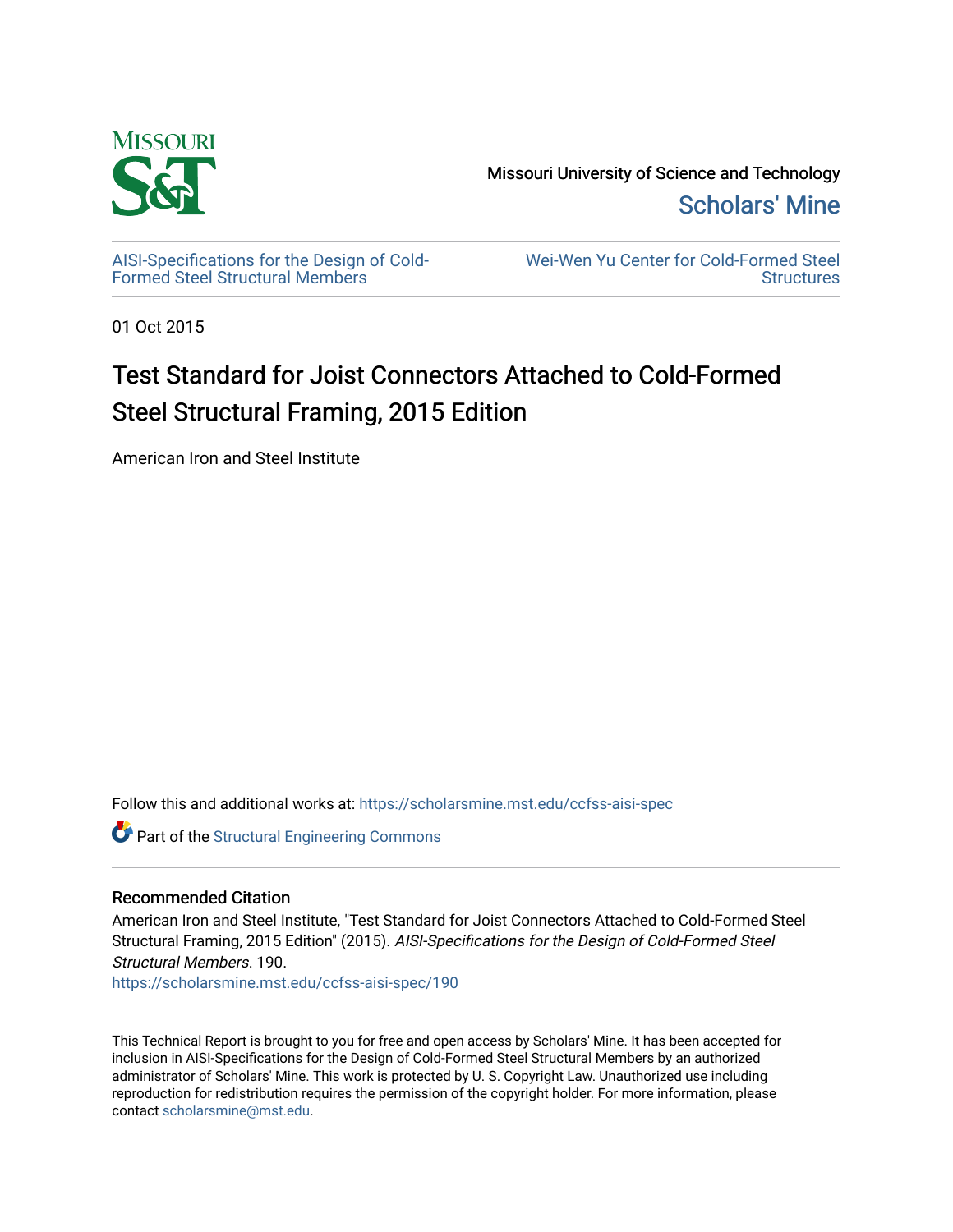



# **AISI** STANDARD

Test Standard for

Joist Connectors Attached

to Cold-Formed Steel

Structural Framing

2015 Edition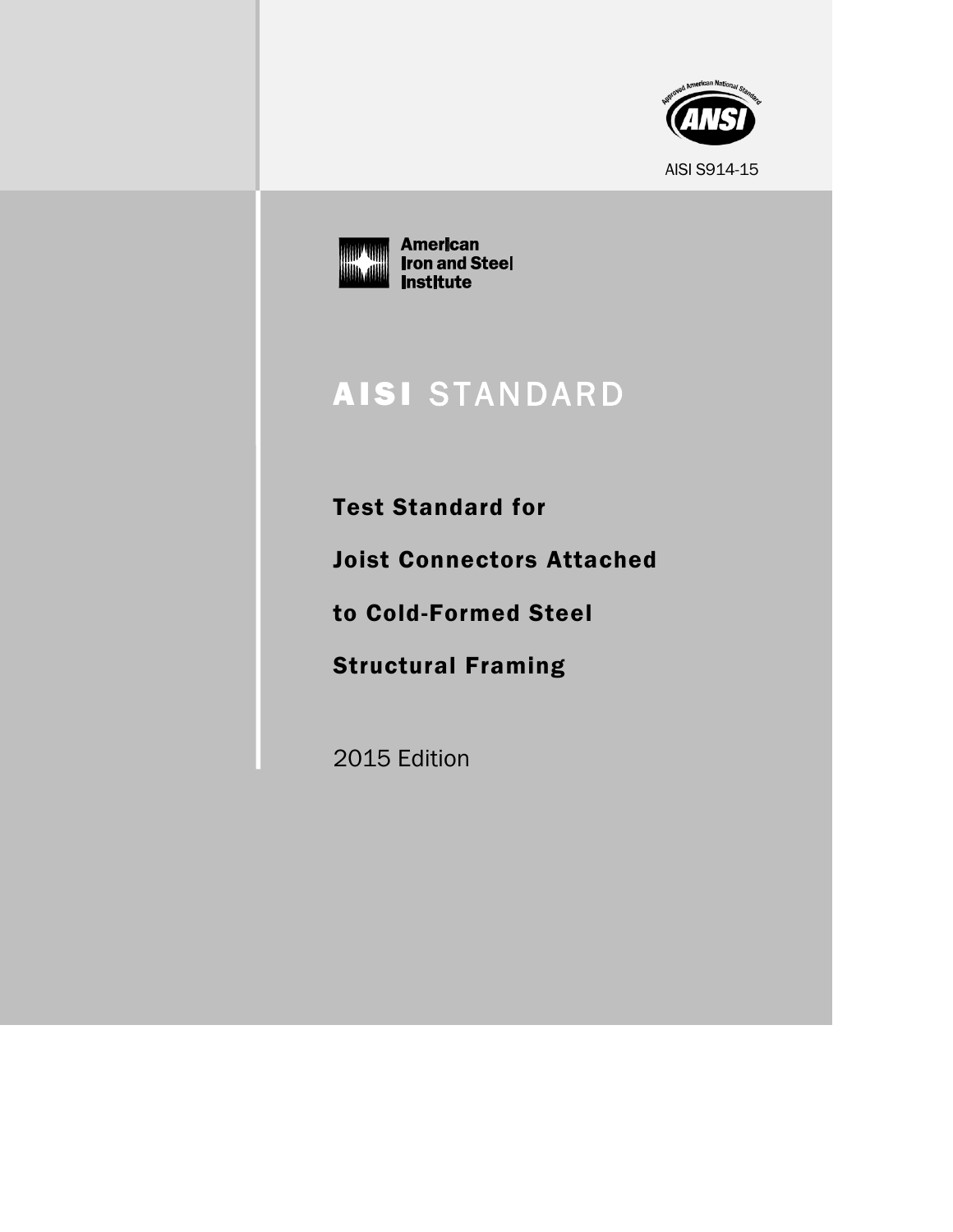

AISI S914-15



## AISI STANDARD

Test Standard for Joist Connectors Attached to Cold-Formed Steel Structural Framing

2015 Edition

Approved by the AISI Committee on Specifications for the Design of Cold-Formed Steel Structural Members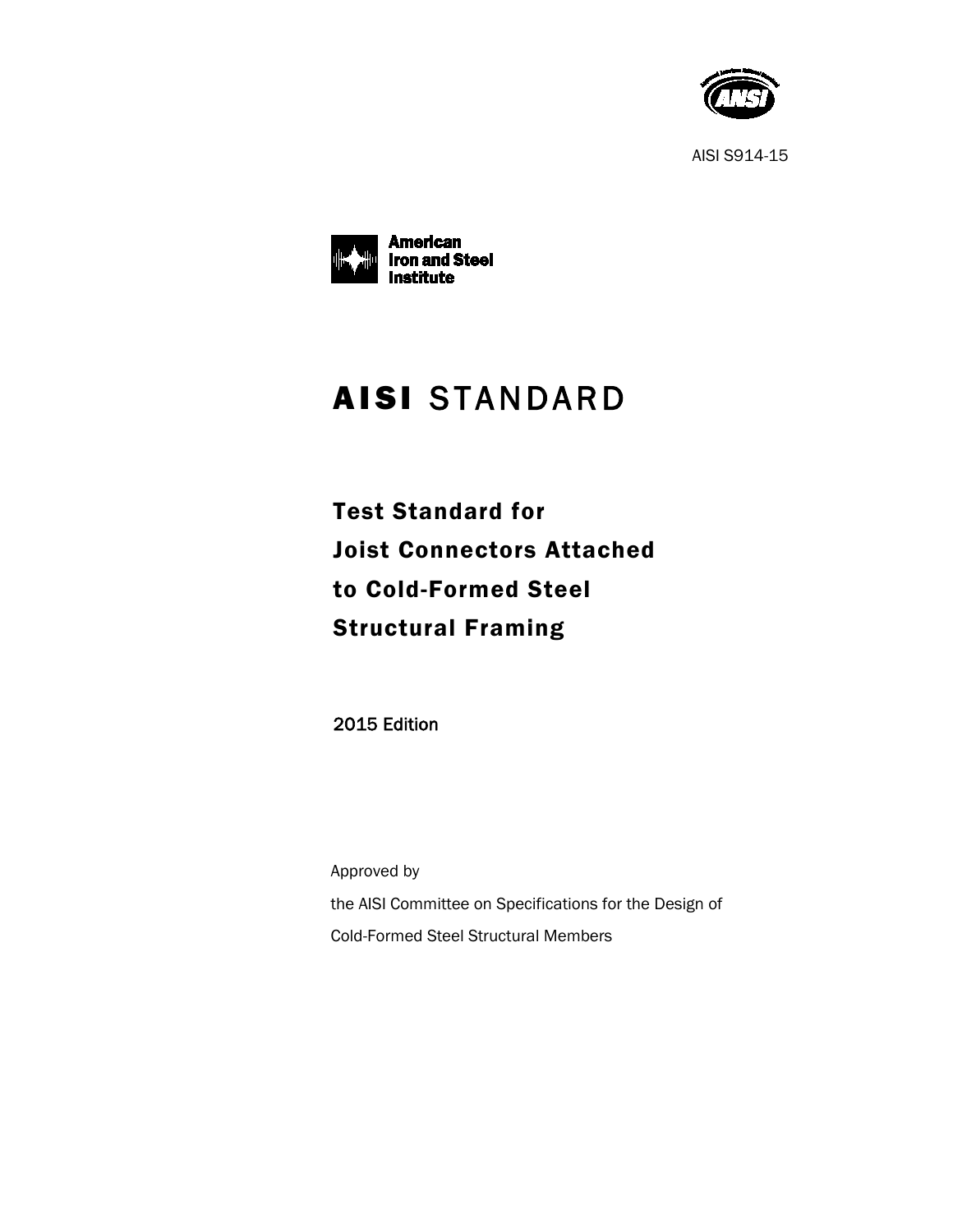#### DISCLAMER

The material contained herein has been developed by the American Iron and Steel Institute (AISI) Committee on Specifications for the Design of Cold-Formed Steel Structural Members. The organization and the Committee have made a diligent effort to present accurate, reliable, and useful information on testing of cold-formed steel members, components or structures. The Committee acknowledges and is grateful for the contributions of the numerous researchers, engineers, and others who have contributed to the body of knowledge on the subject. With anticipated improvements in understanding of the behavior of cold-formed steel and the continuing development of new technology, this material will become dated. It is anticipated that future editions of this test procedure will update this material as new information becomes available, but this cannot be guaranteed.

The materials set forth herein are for general information only. They are not a substitute for competent professional advice. Application of this information to a specific project should be reviewed by a registered professional engineer. Indeed, in most jurisdictions, such review is required by law. Anyone making use of the information set forth herein does so at their own risk and assumes any and all resulting liability arising therefrom.

1st Printing – October 2015

Produced by American Iron and Steel Institute

Copyright American Iron and Steel Institute 2015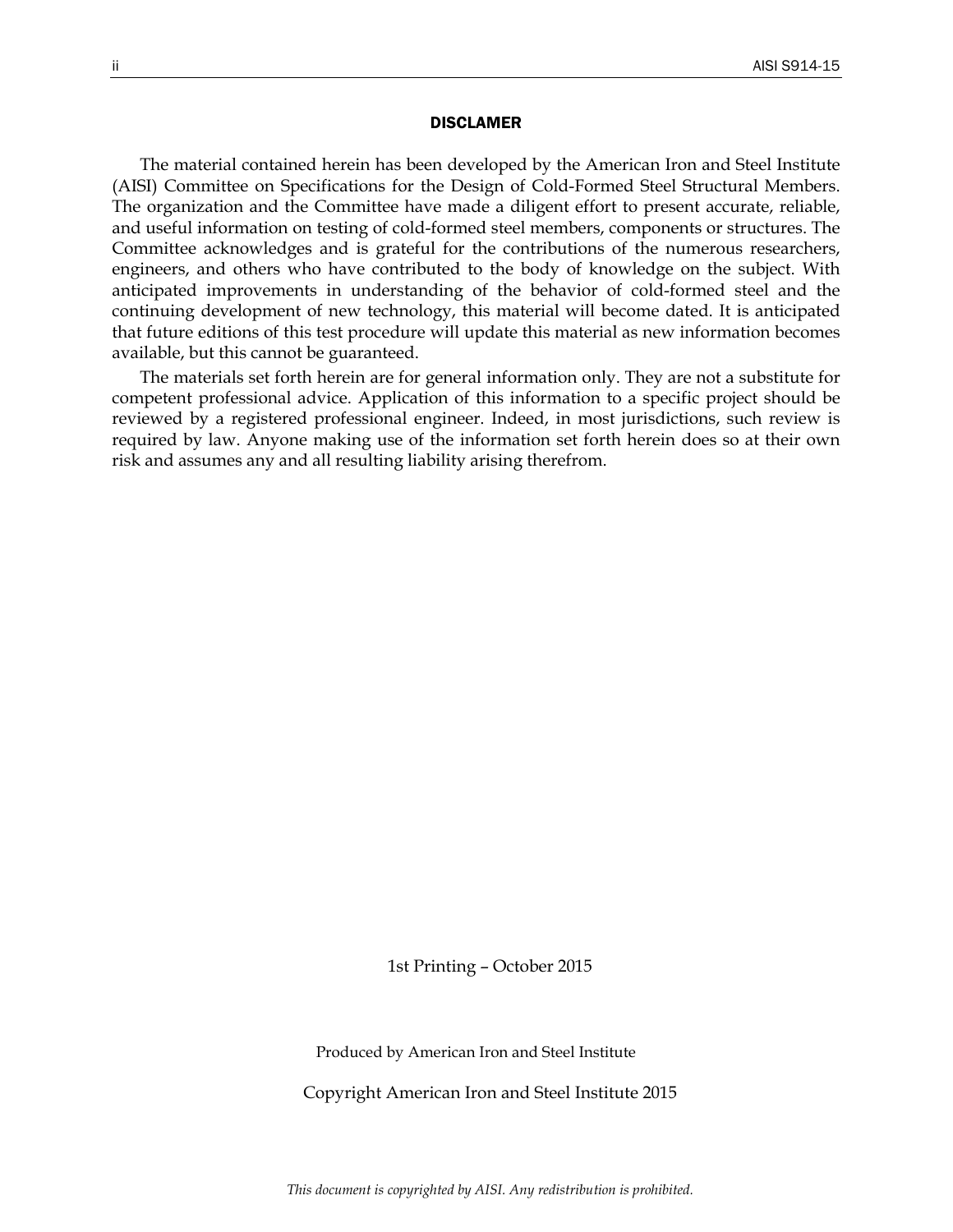#### PREFACE

The American Iron and Steel Institute Committee on Specifications developed this Standard to provide a method to determine both the strength and deformation behavior of *joist connectors* used in cold-formed steel light-frame construction.

The Committee acknowledges and is grateful for the contribution of the numerous engineers, researchers, producers and others who have contributed to the body of knowledge on this subject.

In this edition, changes are made to allow the 1/8 in. deflection limit to exclude the initial deflection up to 10% of the ultimate load for gravity loading only.

User Notes and Commentary are non-mandatory and copyrightable portions of this Standard.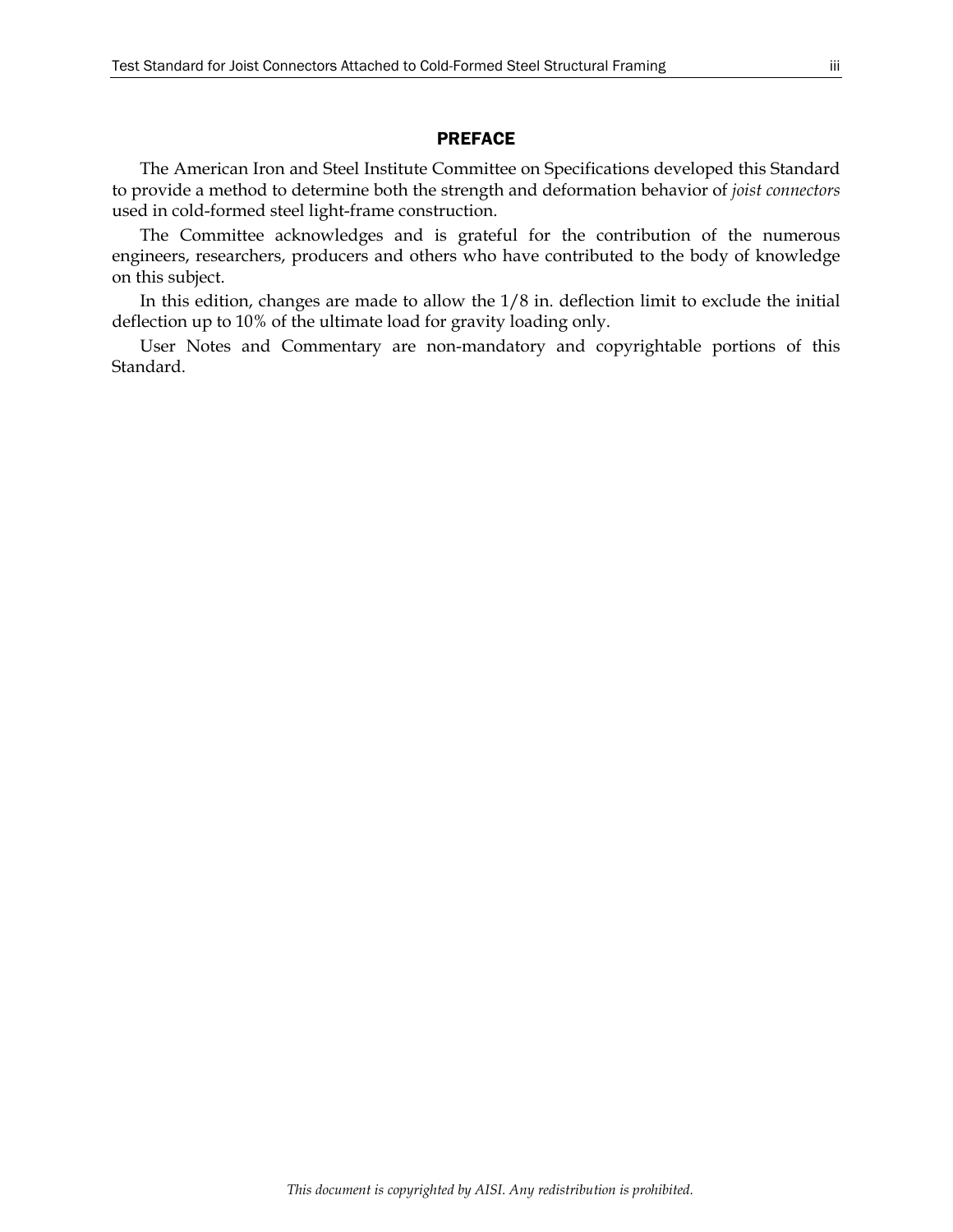This page is Intentionally Left Blank.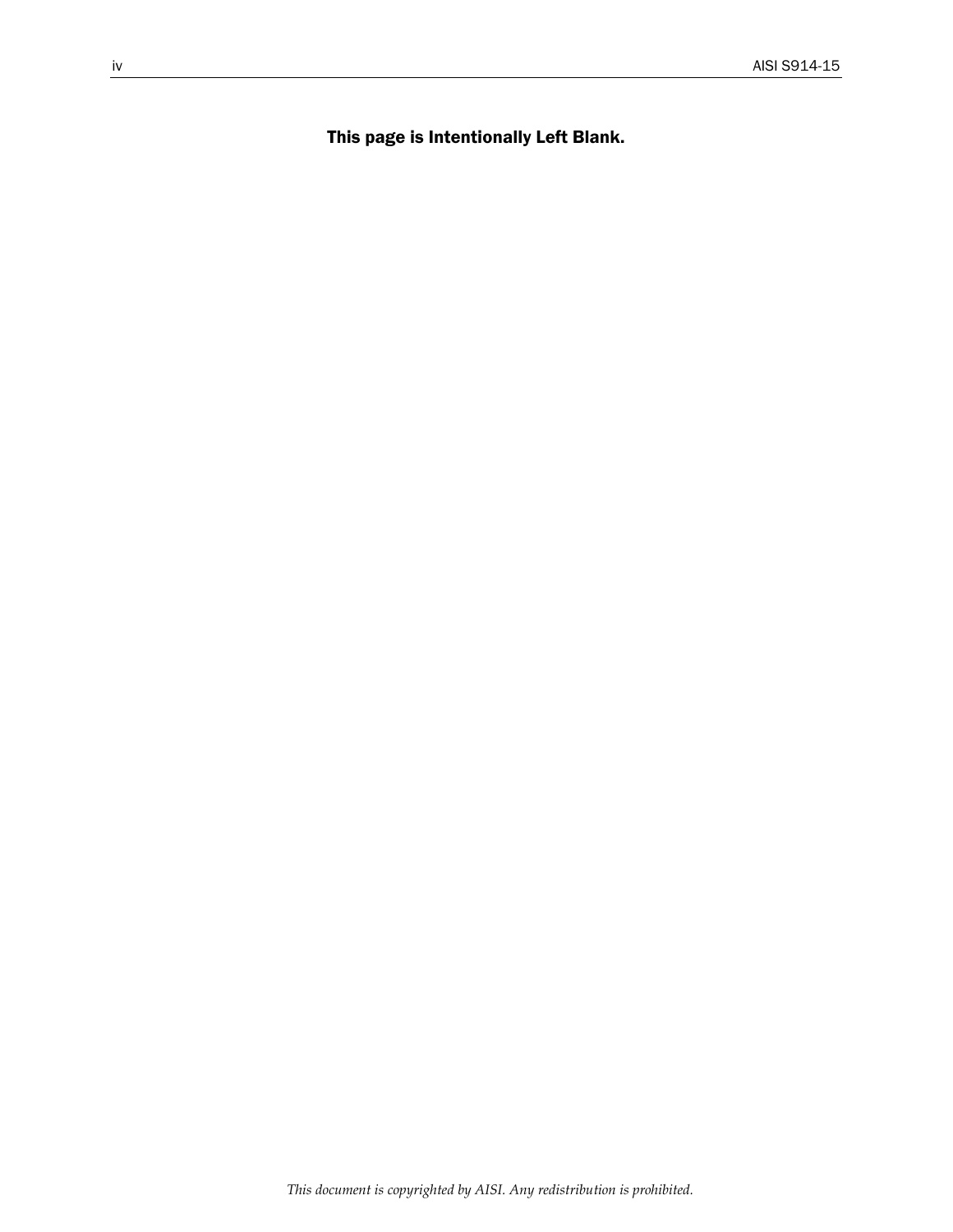### AISI Committee on Specifications for the Design of Cold-Formed Steel Structural Members

| R. L. Brockenbrough, Chairman | R. L. Brockenbrough and Associates                    |
|-------------------------------|-------------------------------------------------------|
| R. B. Haws, Vice-Chairman     | Nucor Corporation                                     |
| H. H. Chen, Secretary         | American Iron and Steel Institute                     |
| D. Allen                      | <b>Super Stud Building Products</b>                   |
| J. Buckholt                   | Computerized Structural Design                        |
| C. J. Carter                  | American Institute of Steel Construction              |
| J. K. Crews                   | Unarco Material Handling, Inc.                        |
| L. R. Daudet                  | Simpson Strong-Tie                                    |
| W. S. Easterling              | Virginia Polytechnic Institute and State University   |
| J. M. Fisher                  | Consultant                                            |
| S. R. Fox                     | Canadian Sheet Steel Building Institute               |
| R. S. Glauz                   | RSG Software, Inc.                                    |
| P. S. Green                   | <b>Bechtel Power Corporation</b>                      |
| W. B. Hall                    | University of Illinois                                |
| G. J. Hancock                 | University of Sydney                                  |
| A. J. Harrold                 | <b>Butler Manufacturing Company</b>                   |
| R. A. LaBoube                 | Wei-Wen Yu Center for Cold-Formed Steel Structures    |
| R. L. Madsen                  | Supreme Steel Framing System Association              |
| J. A. Mattingly               | Consultant                                            |
| W. McRoy                      | ICC Evaluation Service, Inc.                          |
| J. R. U. Mujagic              | Uzun & Case Engineers LLC                             |
| R. Paullus                    | National Council of Structural Engineers Associations |
| N. A. Rahman                  | The Steel Network, Inc.                               |
| G. Ralph                      | ClarkDietrich Building Systems                        |
| V. E. Sagan                   | Metal Building Manufacturers Association              |
| T. Samiappan                  | OMG, Inc.                                             |
| A. Sarawit                    | Simpson Gumpetz & Heger                               |
| B. W. Schafer                 | Johns Hopkins University                              |
| K. Schroeder                  | Devco Engineering Inc.                                |
| R. M. Schuster                | Consultant                                            |
| T. Sputo                      | <b>Steel Deck Institute</b>                           |
| R. Ziemian                    | <b>Structural Stability Research Council</b>          |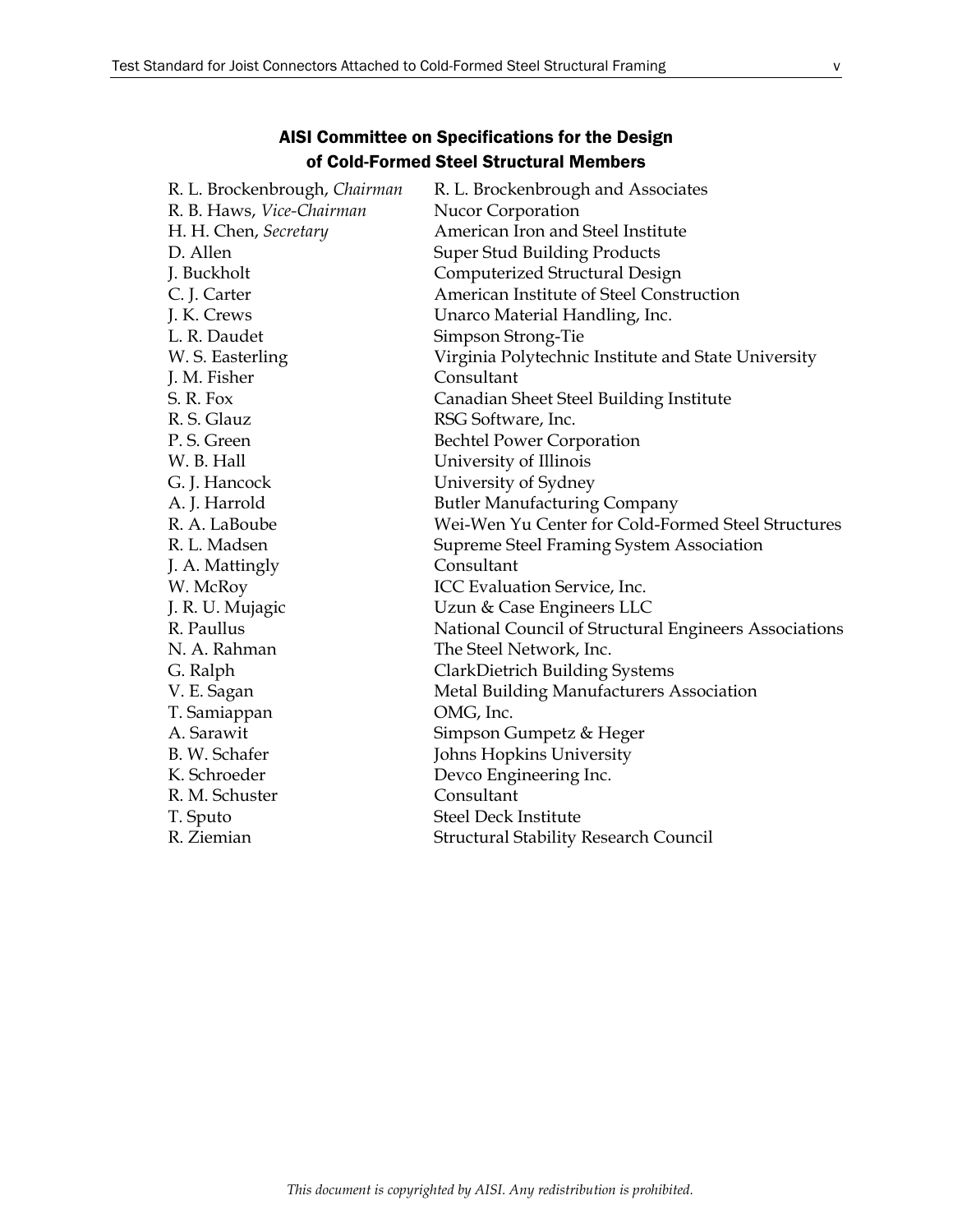## Subcommittee 6 – Test-Based Design

| L. R. Daudet, Chairman | Simpson Strong-Tie                                  |
|------------------------|-----------------------------------------------------|
| H. H. Chen, Secretary  | American Iron and Steel Institute                   |
| J. DesLaurier          | Certified Steel Stud Association                    |
| D. Fox                 | TOTAL JOIST By ISPAN Systems                        |
| S. R. Fox              | Canadian Sheet Steel Building Institute             |
| B. Gerber              | <b>IAPMO Uniform Evaluation Service</b>             |
| W. Gould               | ICC Evaluation Service, Inc.                        |
| P. S. Green            | <b>Bechtel Power Corporation</b>                    |
| W. B. Hall             | University of Illinois                              |
| J. R. Martin           | Verco Docking, Inc.                                 |
| B. J. Meyer            | W&W Steel                                           |
| C. Moen                | Virginia Polytechnic Institute and State University |
| F. Morello             | M.I.C. Industries, Inc.                             |
| J. D. Musselwhite      | Southern Code Consulting International, LLC         |
| R. V. Nunna            | S. B. Barnes Associates                             |
| N. A. Rahman           | The Steel Network, Inc.                             |
| G. Ralph               | <b>ClarkDietrich Building Systems</b>               |
| T. Samiappan           | OMG, Inc.                                           |
| B. W. Schafer          | Johns Hopkins University                            |
| R. M. Schuster         | Consultant                                          |
| F. Sesma               | California Expanded Metal Products                  |
| T. Sputo               | <b>Steel Deck Institute</b>                         |
|                        |                                                     |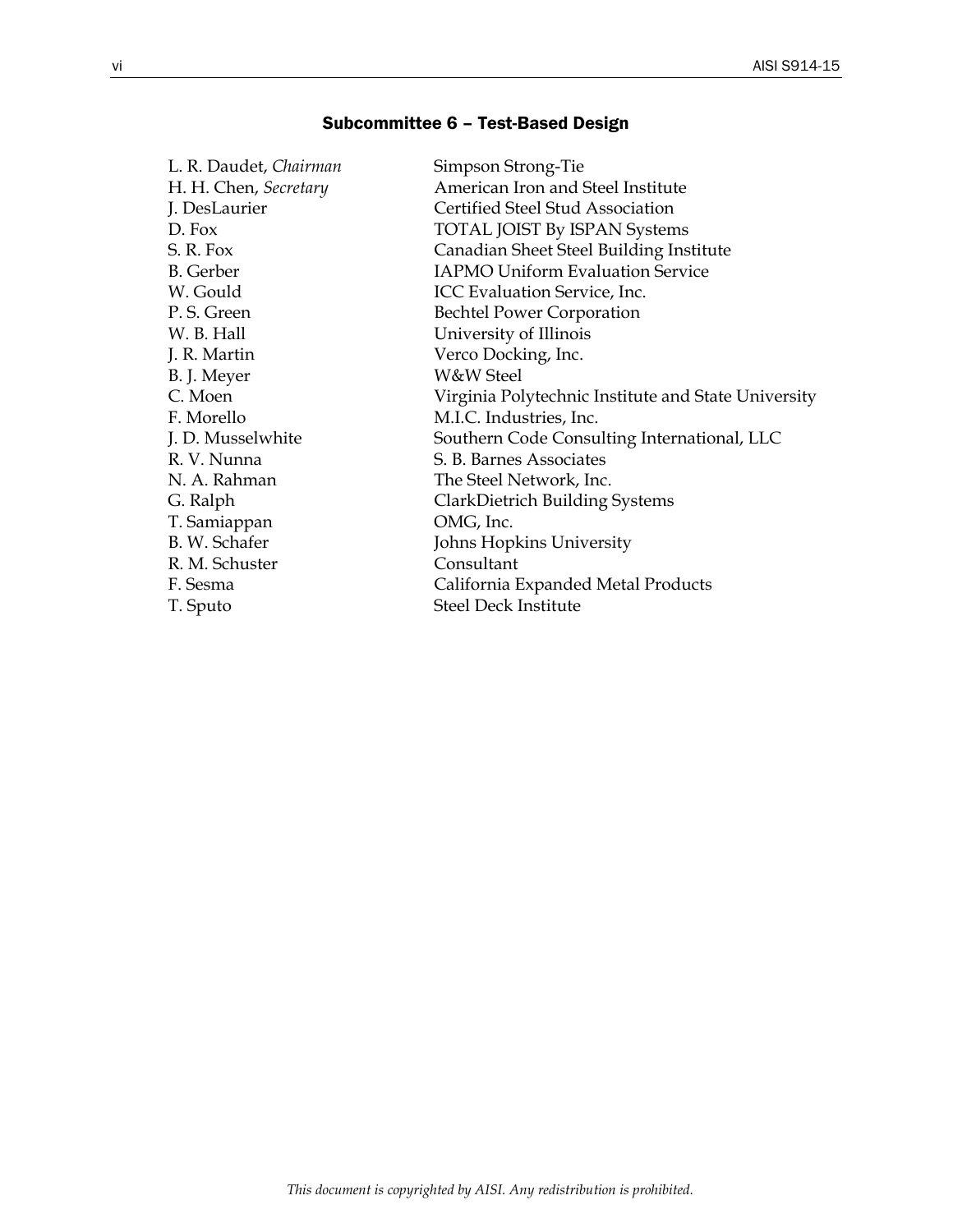### AISI S914-15 TEST STANDARD FOR JOIST CONNECTORS ATTACHED TO COLD-FORMED STEEL STRUCTURAL FRAMING

#### 1. Scope

**1.1** This Standard provides a method to determine both the strength and deformation behavior of *joist connectors* used in cold-formed steel light-frame construction.



Figure 1: Typical Joist Connectors

User Note:

Illustrated in Figure 1 are some typical *joist connectors*, but there are many other configurations.

1.2 This Standard applies where the primary action of the *joist* is to impose a shear reaction to the *joist connector*. This Standard does not apply where a primary action of the *joist* is to impose an axial, bending or torsional reaction to the *joist connector*.

#### User Note:

If unrestrained by bracing, the asymmetry of typical C-shape *joists* would cause a torsional reaction.

A *joist* that complies with the continuously braced design provisions of AISI S210 would satisfy the requirements of Section 1.2.

1.3 This Standard applies to *joist connectors* attached to the cold-formed steel structural framing by use of welds or *fasteners*.

**1.4** This Standard consists of Sections 1 through 11 inclusive.

#### 2. Referenced Documents

The following documents or portions thereof are referenced within this Standard and shall be considered as part of the requirements of this document:

a. American Iron and Steel Institute (AISI), Washington, DC:

AISI S100-12, *North American Specification for the Design of Cold-Formed Steel Structural Members*

AISI S240-15, *North American Standard for Cold-Formed Steel Structural Framing*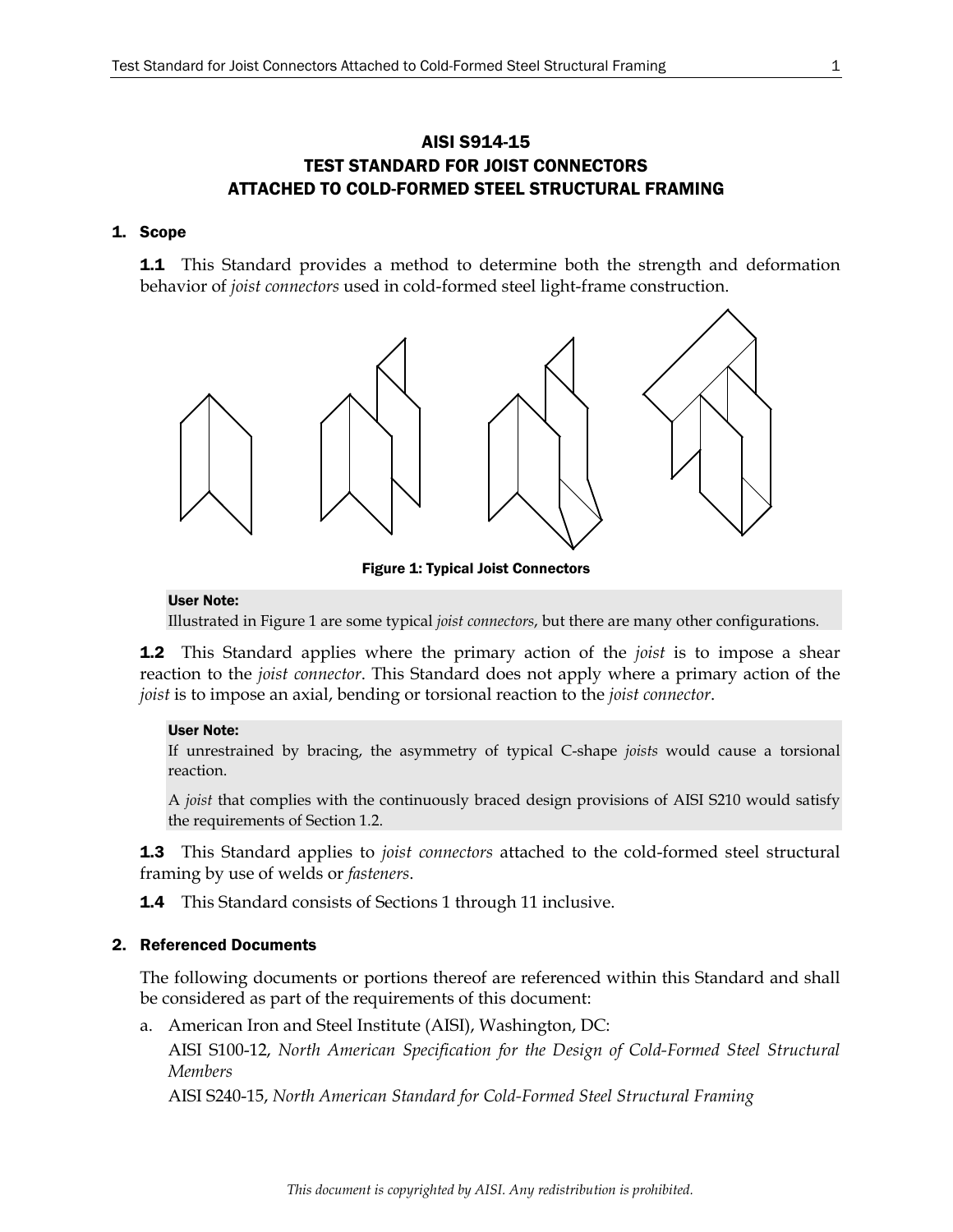b. ASTM International (ASTM), West Conshohocken, PA:

ASTM A370-14, *Standard Test Methods and Definitions for Mechanical Testing of Steel Products*

ASTM E6-09be1, *Standard Terminology Relating to Methods of Mechanical Testing* IEEE/ASTM SI10-10, *American National Standard for Metric Practice*

#### 3. Terminology

Where the following terms appear in this Standard, they shall have the meaning as defined herein. Terms not defined in Section 3 of this Standard, AISI S100 or ASTM E6 shall have the ordinary accepted meaning for the context for which they are intended.

- *Connection*. Combination of structural elements and joints used to transmit forces between two or more members.
- *Connector*. Device used to transmit forces between cold-formed steel structural members and other structural elements.

*Fastener*. Bolts, screws, power-driven pins or nails, clinches, or other mechanical devices.

*Joist*. Structural member primarily used in floor and ceiling framing.

*Joist Connector. Connector*, such as a clip angle(s) or *joist hanger*, used to transmit forces between a *joist* and its support.

*Joist Hanger. Joist connector* with a seat.

#### 4. Units of Symbols and Terms

Any compatible system of measurement units is permitted to be used in this Standard, except where explicitly stated otherwise. The unit systems considered in this Standard shall include U.S. Customary units (force in kips and length in inches), and SI units (force in Newtons and length in millimeters) in accordance with IEEE/ASTM-SI10.

#### 5. Precision

**5.1** Loads shall be recorded to a precision of one percent of the anticipated ultimate load during application of test loads.

**5.2** Deflections shall be recorded to a precision of 0.001 in. (0.025 mm).

#### 6. Test Fixture

The test fixture shall consist of either:

- (a) A hydraulic or screw-operated testing machine capable of operating at a constant rate of motion of the movable crosshead or a constant rate of loading, and a calibrated force-measuring device, or
- (b) A hydraulic cylinder with a steel fixture, and a calibrated load cell.

#### User Note:

It is recommended that ASTM E4-10, *Standard Practices for Force Verification of Testing Machines,* be used as applicable.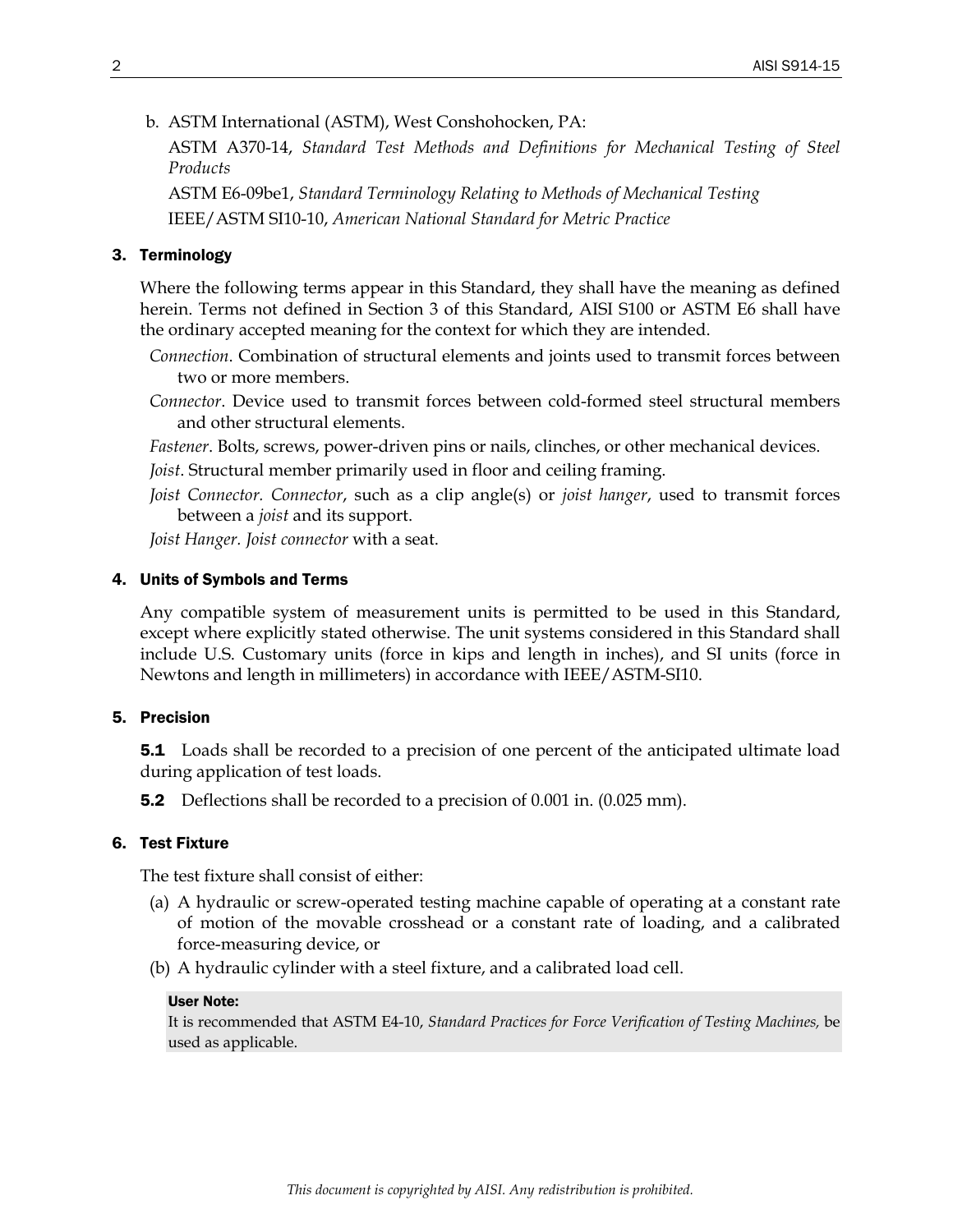#### 7. Test Specimen

7.1 The test specimen shall consist of the tested *joist connectors* and the *fasteners* used to connect the *joist connectors* to the *joists* and to the supporting members.

**7.2** The number of specimens tested shall comply with the requirements of Section F1 of AISI S100.

7.3 The steel properties of the tested *joist connectors*, including yield stress, tensile strength, percent elongation, and uncoated base steel thickness shall be determined. Standard tensile tests of the steel from which the *joist connectors* were produced shall be conducted in accordance with ASTM A370 and Section F1.1(d) of AISI S100.

7.4 *Fasteners* used in *joist connector* testing shall be selected at random from one manufacturer's lot and installed in a manner that is representative of field conditions.

**7.5** Welding, clinching or other fastening techniques are permitted in a manner that is representative of field conditions.

#### 8. Test Setup

8.1 The test setup shall consist of cold-formed steel *joist*(*s*) and two supporting members representative of field conditions, and the *joist connectors* and *fasteners* to be evaluated (See Figure 2).

8.2 Supporting members shall be long enough to provide the intended contact surface for the *joist connector*; e.g., space for *fasteners* and bearings as applicable.

8.3 To avoid an unintentional load path, *joist* lengths shall be long enough to prevent contact between *joist connectors* and any material other than the attached supporting members and *joist*(*s*). A minimum horizontal clear distance (H) of 3 in. (76 mm) or 1/3 the *joist* depth, whichever is smaller, shall be provided between the load transfer block and the nearest portion of the *joist connector*, such as the outstanding leg of a clip angle or the seat of a *joist hanger*, as applicable.

**8.4** The deflection device(s) shall measure the relative vertical movement between the end of the *joist*(*s*) and the supporting member. The deflection shall be measured no further than 1½ in. (38 mm) from the end of the *joist* (top, bottom, or side). The deflection device shall be placed within 1 in. (25 mm) from the end of the *joist* where the *joist* setup is inverted for uplift testing.

8.5 To avoid friction between the *joist* and supporting member, a minimum gap of 1/8 in. (3.2 mm) shall be provided between the end of each *joist* and abutting material, such as the adjacent supporting member or any portion of the *joist connector* that is perpendicular to the end of the *joist*. Prior to loading, the 1/8-in. (3.2-mm) gap shall be maintained by providing shims, or equivalent means.

8.6 To minimize load transfer due to friction, a low-friction material, such as Teflon® or polyethylene, with a thickness no greater than 0.063 in. (1.6 mm), shall be inserted into the 1/8-in. (3.2-mm) gap prior to loading.

8.7 To avoid an unintentional load path, the *joist* bottom flange and seat of the *joist hanger*, as applicable, shall be prevented from having direct contact with the supporting member during the test.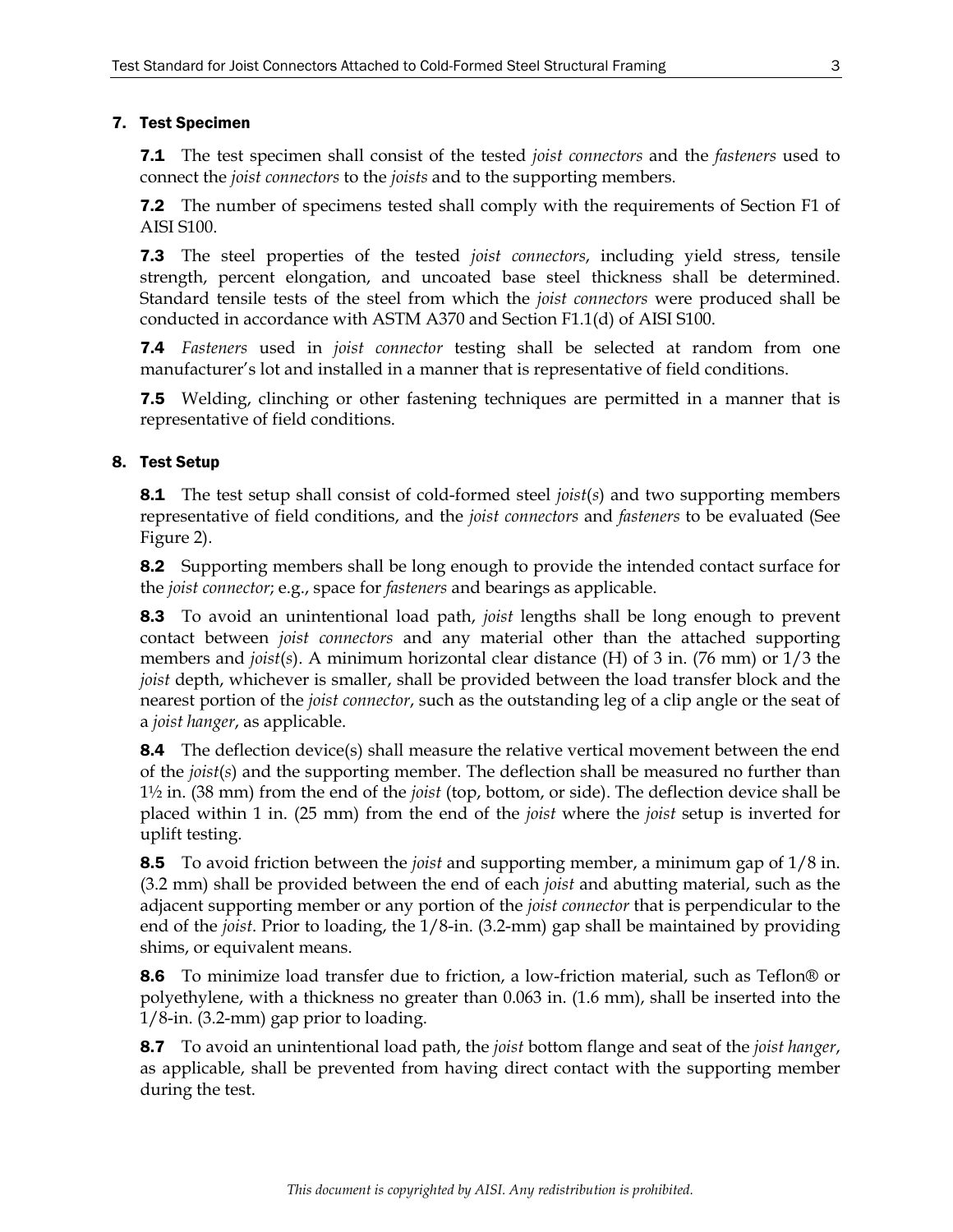8.8 To avoid an unintentional load path, no portion of the *joist connector* shall bear on any support other than the supporting member during the test. This shall be accomplished by either:

- (a) Using raised supports with a minimum supporting member overhang of 1/8 in. (3.2 mm) at the inside edges, or
- (b) Using supporting members that are deeper than the *joist* by an amount sufficient to ensure that neither the *joist* nor the *joist connector* contact the test bed.

8.9 Reinforcement of *joist* members at the area of load application is permitted to prevent member failure in bending, shear, or web crippling at the applied load to ensure a failure of the *joist connector*, *fasteners* or supporting member, or of the *joist* due to bearing at the *joist connector*. The length of *joist* reinforcement shall be no closer than 2 in. (51 mm) from the end of each *joist connector*.



Figure 2: Test Setup for Joist Connector

8.10 To prevent rotation of the supporting members inward towards the *joist*, blocking between the supporting members or another bracing method shall be provided (See Figure 2). Tension reinforcement between the supporting members is permitted to prevent rotation of the supporting members outward away from the *joist*. Such reinforcement shall not contact the *joist connectors* or otherwise interfere with their performance.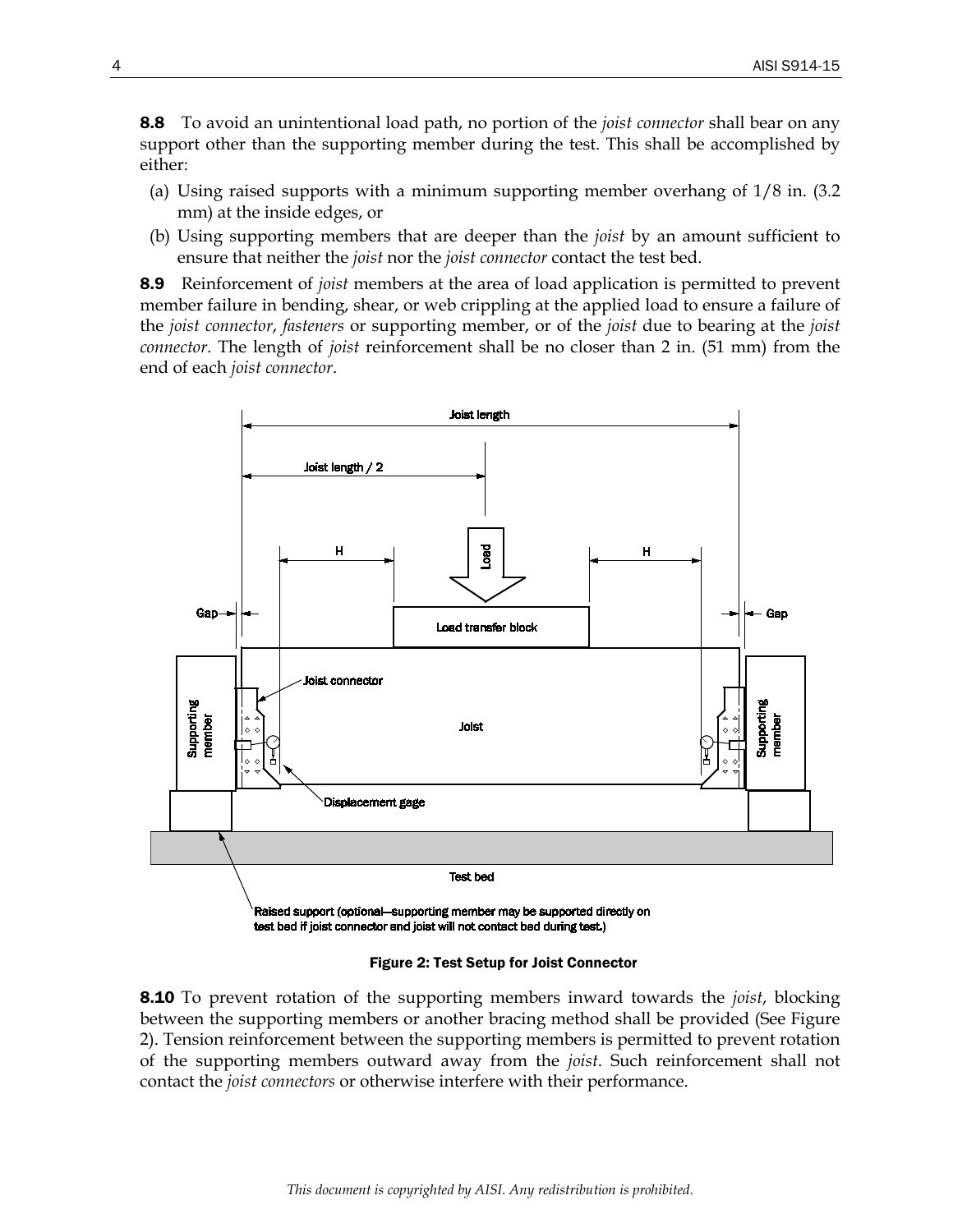#### 9. Test Procedure

**9.1** An initial load, or preload, is permitted to be applied to seat the assembly. This preload shall not exceed 10 percent of the average ultimate load and is removed prior to loading the specimen to failure or maximum load.

**9.2** The specimen shall be loaded such that the load is applied with reference to the intended application of the *joist connector*. The test load shall be applied at a uniform rate between 0.03 and 0.10 in. (0.76 to 2.54 mm) per minute until failure or maximum load. Loads shall be recorded to a precision of  $\pm 1$  percent of the ultimate load during application of test loads.

9.3 Load-deflection characteristics of the *joist connector* shall be determined. Deflections shall be recorded at a sufficient number of load levels to permit the establishment of a loaddeflection curve. At least eight readings shall be taken prior to reaching the deflection limit state.

#### 10. Data Evaluation

**10.1** Evaluation of the test results and the determination of the available strength (i.e., allowable strength and/or design strength [resistance]) shall be made in accordance with the procedures described in Section F1 of AISI S100.

**10.2** No test result shall be eliminated unless a rationale for its exclusion can be given.

**10.3** The deflection limit shall be  $1/8$  in. (3.2 mm) unless otherwise defined by the applicable building code or an approved design standard where a building code does not exist. The deflection limit shall be permitted to exclude the initial deflection corresponding to 10% of the ultimate load for gravity loading only and when no initial preload has been applied.

#### Commentary:

In 2015, a change was made to allow the determination of the deflection limit to exclude the initial deflection corresponding to 10% of the ultimate load. This recognizes that in reality, the joist hanger subjected to gravity loading will be supporting some dead load and the deflection limit is intended to be a live load deflection.

#### 11. Test Report

**11.1** The test report shall include a description of the test specimens, including a drawing that details all pertinent dimensions.

11.2 The test report shall include the measured steel mechanical properties of the *joist connectors* and *joists*.

11.3 The test report shall include a description of any modifications made to the *joists*.

11.4 The test report shall include a description of the bolts, screws, welds or other *fasteners*.

11.5 The test report shall include a detailed drawing of the test setup, depicting location and direction of load application, location of displacement instrumentation and their point of reference, and details of any deviations from the test requirements as stipulated in Sections 6, 8, and 9. Additionally, photographs shall supplement the detailed drawings of the test setup.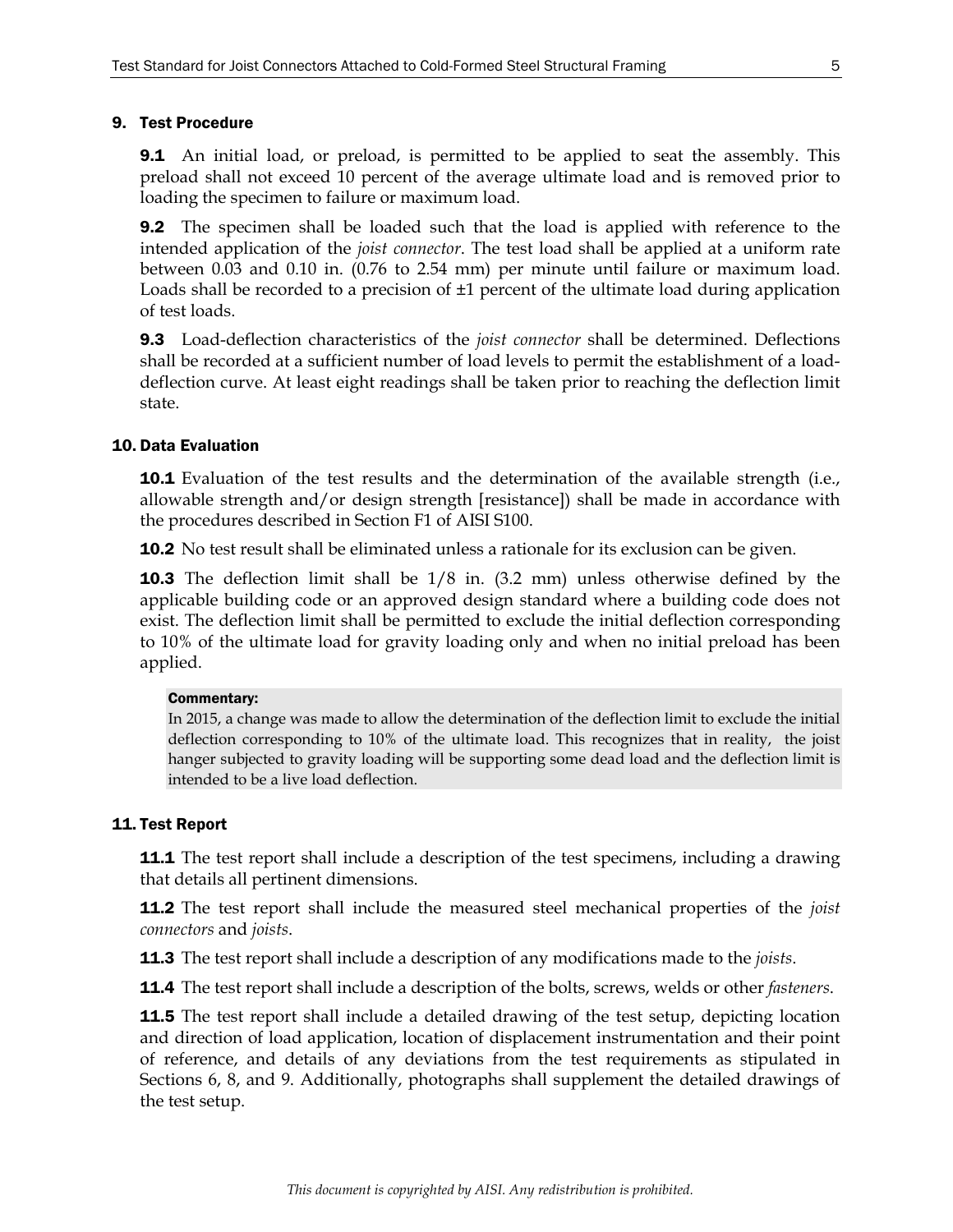**11.6** The test report shall include individual load-versus-deformation values and curves as plotted directly or as reprinted from data acquisition systems. Additionally, the specified deflection limit and the corresponding load shall be reported.

**11.7** The test report shall include individual and average maximum test load values observed; a description of the nature, type and location of failure exhibited by each specimen tested; and a description of the general behavior of the test fixture during load application. Additionally, photographs shall supplement the description of the failure mode(s).

**11.8** The test report shall include a description of the test method and loading procedure used, whether a preload was applied, the deduction of any initial deflection (if applicable), as well as rate of loading or rate of motion of the crosshead movement.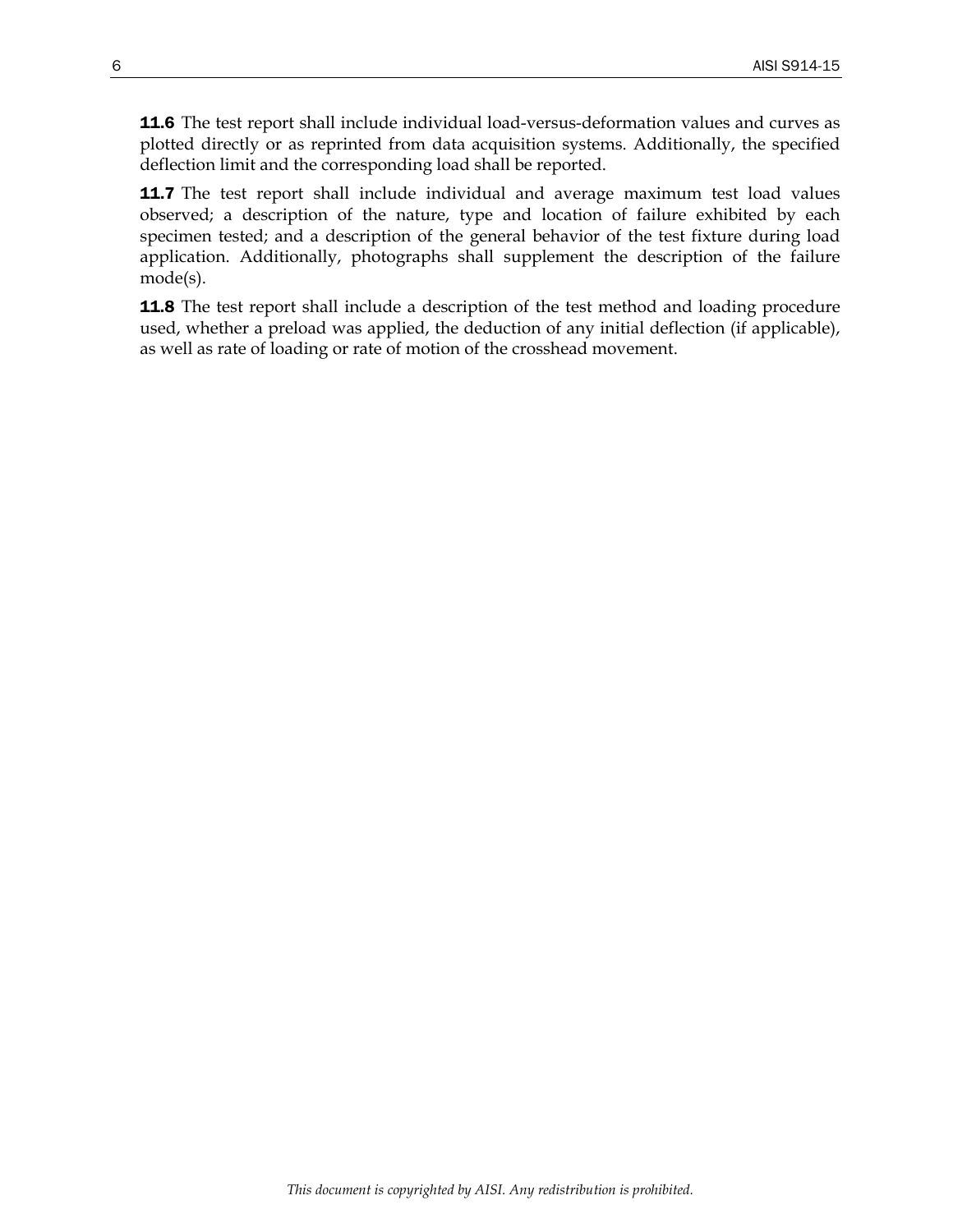

American<br>Iron and Steel<br>Institute

25 Massachusetts Avenue NW Suite 800 Washington, DC 20001 www.steel.org